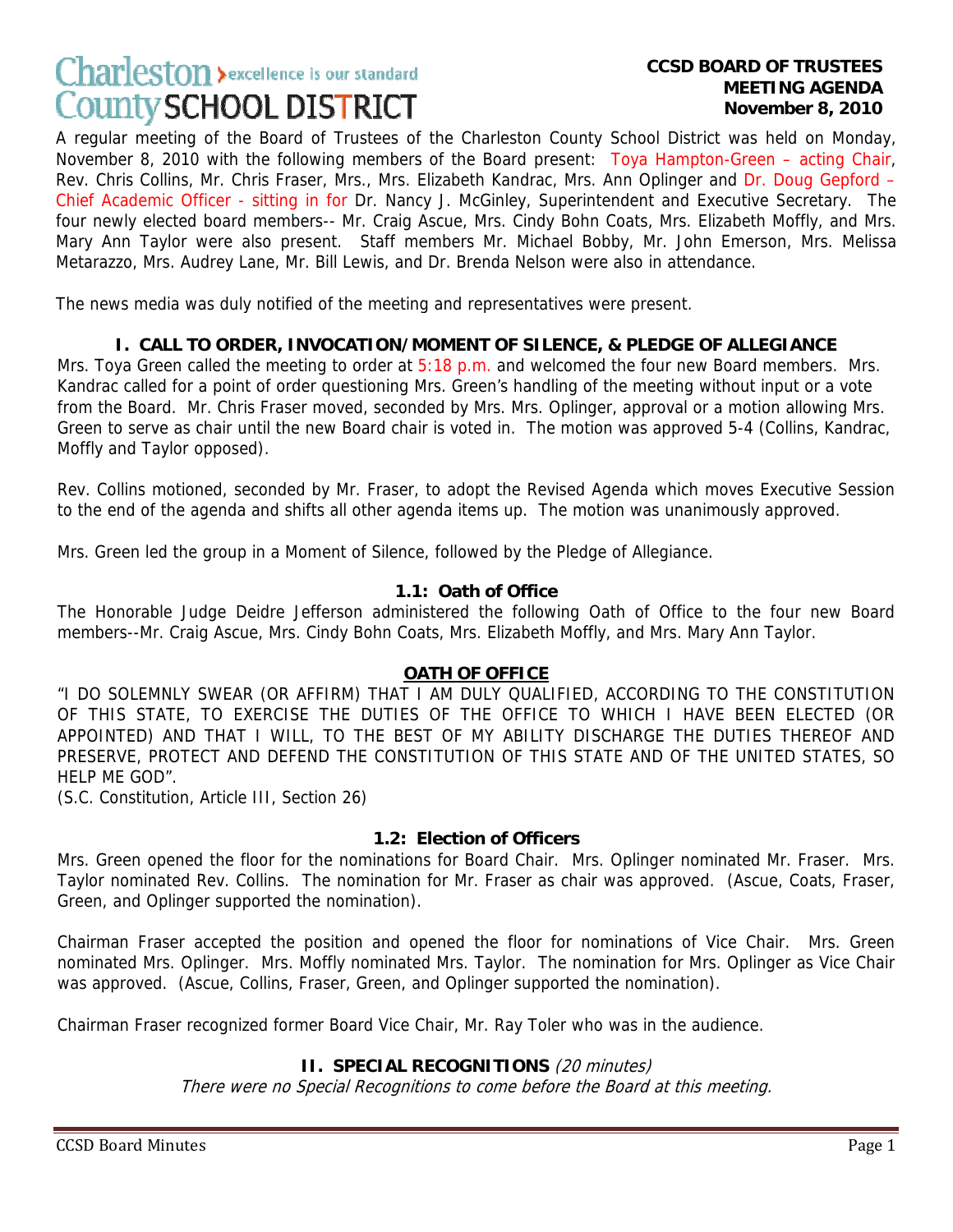## **III. SUPERINTENDENT'S REPORT**

Dr. Doug Gepford share the following:

- Congratulations to the four new Board members and the new Board Chair and Vice Chair.
- Dr. Gepford welcomed and extended an apology for Superintendent McGinley who is attending a Greening America's Schools Summit in Sundance Village in Utah. Dr. McGinley, Mayor Riley, other superintendents, mayors, environmentalists, and community leaders from twelve cities are discussing how "green" schools can improve public education and provide health, learning, and community benefits for children, parents, and teachers. Dr. Gepford said the Superintendent looks forward to sharing these ideas—and turning them into a plan of action—with our staff, parents, students, local leaders, and the school board.
- On behalf of the Superintendent, Dr. Gepford thanked the voters of Charleston County for investing in schools through the passage of the One Cent Sales Tax. He said these projects will have a lasting, positive impact on students, teachers and communities and CCSD staff looks forward to working with the Board, the public, and the Citizens Oversight Committee on the transparent implementation of the new capital building plan.
- Dr. Gepford said in reference to discussions which took place before the election about the district's successes and challenges that staff work hard to consistently share data and results with parnts and the general public throughout the year. Recently, the district received a very positive high school report which shows that students are not only improving but out-performing their peers statewide. The state will release the elementary and middle school report cards this Friday. High School and District ratings will be available in January. The district looks forward to receiving this data and discussing it with the board, staff and public.
- In closing, Dr. Gepford mentioned one of the superintendent's top priorities is school choice. The district has made tremendous progress in this area. Parents, principals, staff and community members who attended the Parent Information Fair last Saturday were thanked. Through this fair the district was able to empower 250 parents with information on school choices, including neighborhood, charter, magnet school options, and special programs.

Dr. Gepford responded to questions from the Board about trainings for principals on the new teacher evaluation instrument. Dr. Gepford said the year-long training has already begun. Mrs. Audrey Lane responded to a question regarding the establishment of a committee to study the implementation of student achievement. She indicated that the committee is underway and staff has benchmarked practices in other districts.

# **IV. VISITORS, PUBLIC COMMUNICATIONS (Not to exceed 30 minutes)**

- 1. Mr. Gunnar Vizbulis expressed concerns about the seismic building plans for Sullivan's Island Elementary and questioned why there were only two pages on the district's website to justify the project.
- 2. Ms. Shari Sebuck and Ms. Kelly Rees, expressed concerns regarding the Capital Building proposal for Jennie Moore Elementary.
- 3. Ms. Beth Crunelle expressed concerns about the district's proposal to split Jennie Moore Elementary to develop a primary level campus and elementary level campus.
- 4. Mr. Steve Rapchick expressed concerns regarding a contract extension for the Superintendent.
- 5. Mr. Anthony G. Bryant urged the Board to scrutinize all future contractual agreements
- 6. Mr. Henry Copeland asked the new Board Chair to ban Board committee assignments. He encouraged Board members to sign up for all Board committees, suggested the Board reconsider items discussed in Executive Session, expressed concerns about Freedom of Information Requests he submitted two months earlier, and appealed to the Board to be more accountable.
- 7. Mr. Warren Sloan urged the new Board to work for better education for children. He urged the Board to table the discussion of the Superintendent's Contraction Extension to allow the new members more time to review it.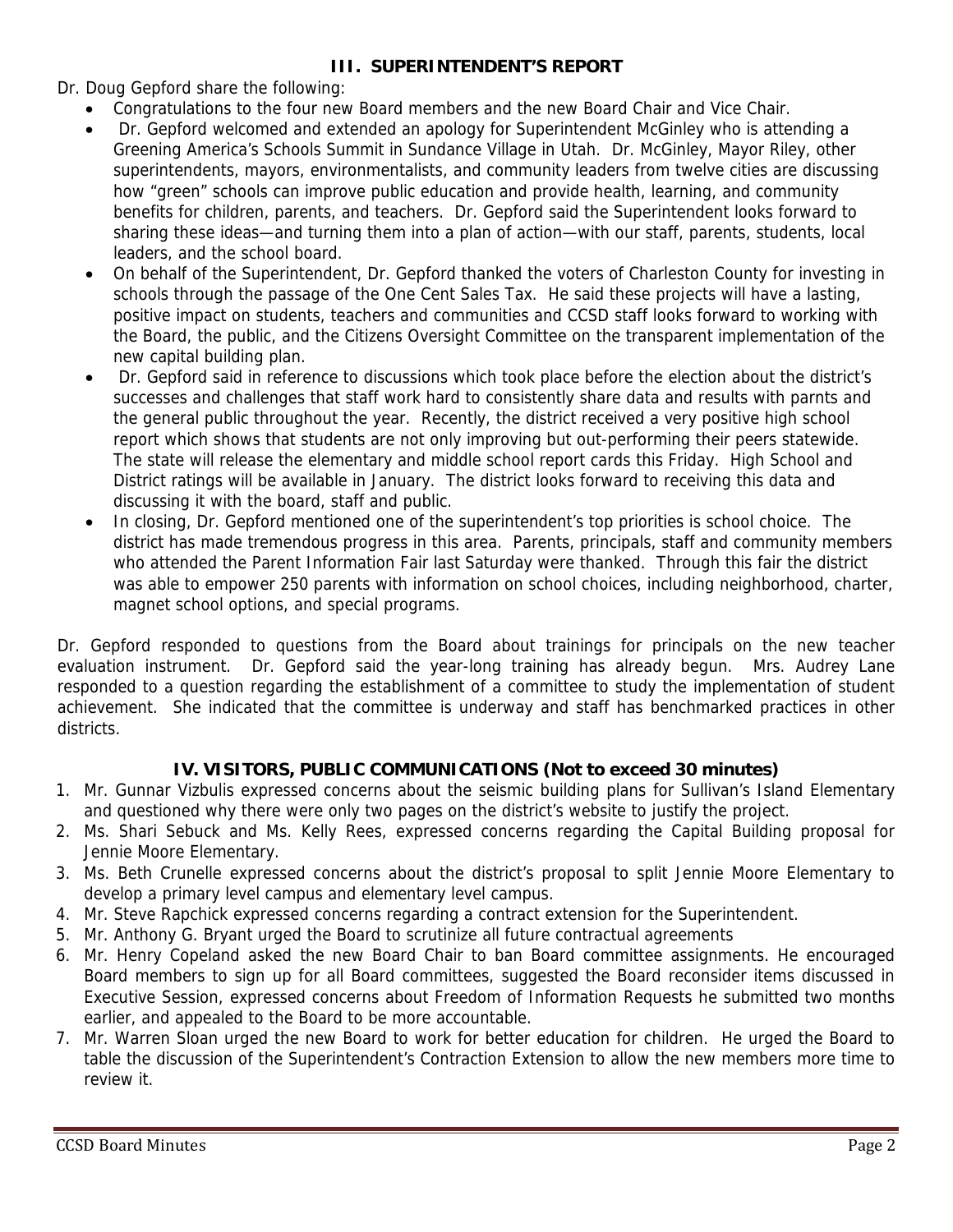#### **V. APPROVAL OF MINUTES/EXECUTIVE SESSION AGENDA ITEMS 5.1: Approval Open Session Minutes of October 25, 2010**

Mrs. Green motioned, seconded, by Mrs. Oplinger approval of the Open Session Minutes of October 15, 2010. Mrs. Kandrac said the minutes did not mention that she voted no on several items because she did not have enough information on finances which she mentioned during the vote of agenda item #1.5. She also mentioned that she received information from staff that she requested at an earlier meeting. The Board approved Open Session board minutes of October 25, 2010. The motion was approved 8—0-1 (Coats abstained).

## **5.2: Financial Minutes of October 25, 2010**

Mrs. Moffly questioned the financial minutes which reflects a VIF payment of \$192,000. Mr. Bobby said VIF teachers were used in hard-to-fill vacancies. However, last year the Board took a stand to reduce VIF teachers, ultimately to zero.

Mr. Bobby responded to comments from Mrs. Bohn Coats on employees who got new titles. She said it appears they were promoted with additional salaries. Mr. Bobby said after the death of Mr. Mark Cobb, that division was reorganized and placed under Mr. Troy Williams. Also in response to Mrs. Bohn Coats, Mr. Bobby said there would not be a ripple effect of other raises and the evaluation procedure would remain the same. After staff responded to a couple other questions taken from the October 25, 2010 Financial Minutes, Rev. Collins stated that both the Board Minutes and Financial Minutes document Board agenda items that were approved by the Board at the last meeting. Rev. Collins moved approval of the Financial Minutes of October 25, 2010, seconded by Mrs. Green. The motion was approved 8—0-1 (Coats abstained).

## **VI. MANAGEMENT REPORT(S)**

There were no Management Reports to come before the Board at this meeting.

## **VII. CHARLESTON ACHIEVING EXCELLENCE UPDATE**

## **7.1: PIC Update** – Ms. Rebecca Amerson

Ms. Rebecca Amerson presented information on PreSchool Special Education Child Find as follows:

- IDEA Child Find Mandate Policies and procedures must be in effect to locate, evaluate, and identify all children in need of special education and related services
- 368 referrals during 2009-10 school year Head Start, First Steps, parents, pediatricians
- 175 eligible and require special education services and/or related services
- Preschool Intervention Programming
	- o IDEA Mandate to Instruct Children in the Least Restrictive Environment (LRE)
	- o 14 Preschool Intervention Classes (PIC) serving 90 children with special education needs with 49 peers/mentors
	- o 10 Preschool Intervention Classes blended with Child Development (CD)/4K serving 42 children with special education needs
	- o 151 children receiving services in their natural preschool settings, i.e., Head Start, private preschools, CD programs, home
- Accountability CCSD has met target at 100% for past three years
- Highlights/Accomplishments
	- o Increased opportunities for preschoolers with disabilities to be served in inclusive settings with typical peers
	- o Increased collaboration with Head Start Programs and private preschools
	- o Researched-based practices in preschool settings
	- o Focus on literacy and language through activity-based intervention and tiered instruction

Ms. Amerson responded to several questions from individual Board members indicating the program is countywide, number of Child Find staff members, and the number of students served. Mrs. Amerson said currently 160 students are served by the program. However, the program is driven by needs and many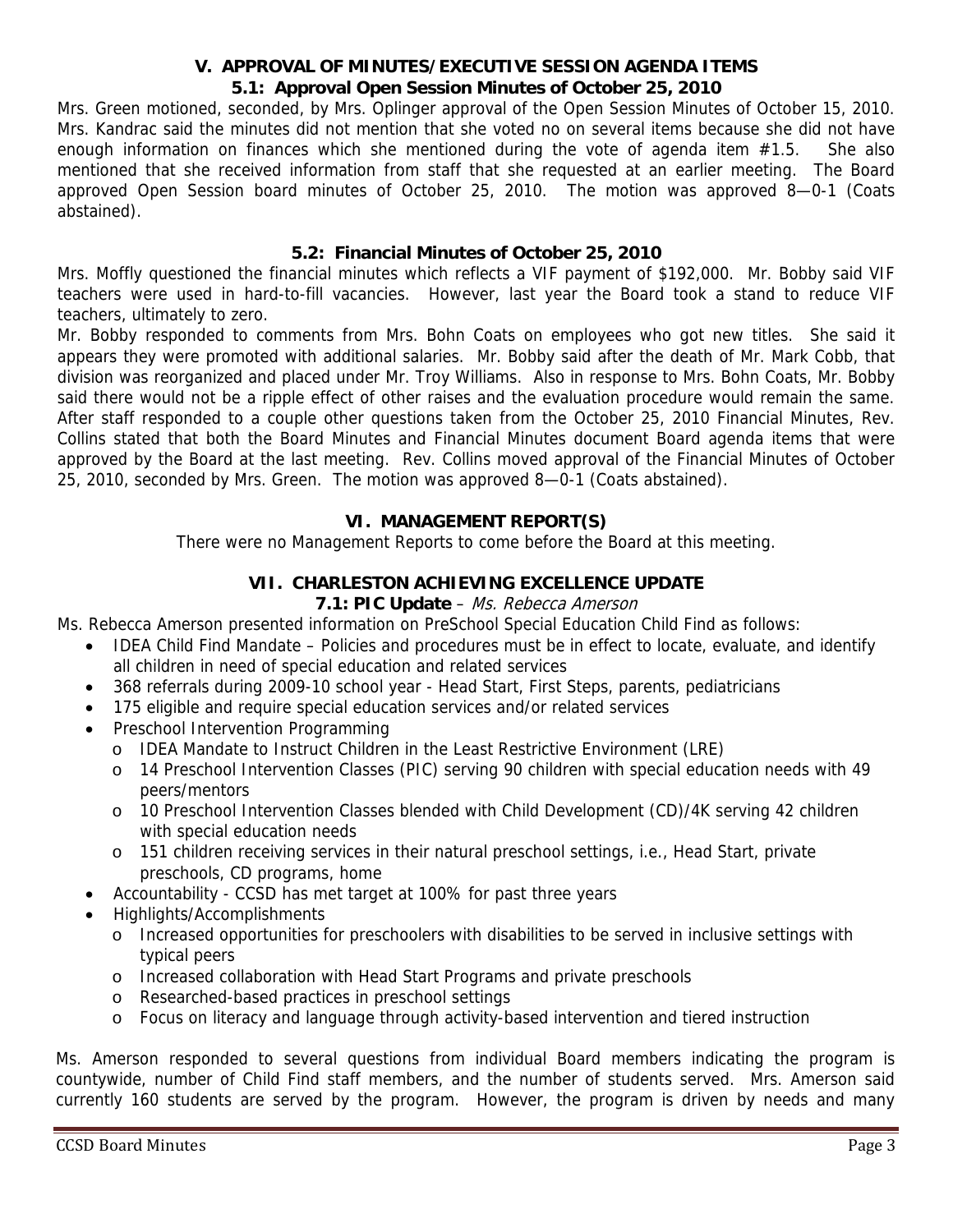students that are referred are not eligible for services under IDEA. The program is for Pre School Special Education students. Child Find transitions students to public schools. The program is an optional year round program.

Mrs. Taylor said she would like to meet with staff to discuss the Child Find program. Mrs. Kandrac asked if the 0-3 program was part of t he Charleston Neighborhoods of Promise program. Ms. Amerson said it was renamed and is now called Babynet. In response to a statement Mrs. Kandrac made regarding funds the Board approved for Charleston Neighborhoods of Promise, Mr. Fraser said that it was not topic that was being discussed.

## **VIII. POTENTIAL CONSENT AGENDA ITEMS**

Mrs. Taylor suggested all consent agenda items be tabled or pulled since the agenda was just delivered on Friday.

**8.1: Home School Application** - A recommendation to approve a Home School Application. – Rev. Collins motioned, seconded by Mrs. Oplinger approval of a Home School Application. The motion was approved 9-0.

**8.2: SCSBA 2010 Delegate Assembly** -The Board will identify an Alternate for the Saturday, December 4, 2010 annual business meeting. – Mrs. Moffly motioned, seconded by Rev. Collins for Mrs. Kandrac to serve as the Alternate at the upcoming SCSBA 2010 Delegate Assembly. The motion was approved 9-0.

**8.3: Bonds Wilson High School Historical Marker** - A recommendation to approve a request to place historical markers at Mary Ford Elementary School and Center for the Arts and Academics commemorating Bonds Wilson High School. – Mrs. Green motioned, seconded by Rev. Collins approval of the recommendation to place historical markers at Mary Ford Elementary School and the Canter for the Arts and Academics commemorating Bonds Wilson High School. The motion was approved 9-0.

**8.4: Agreement for the 2010-2011 School Resource Officer Program** - A recommendation to approve the agreement with the City of North Charleston for the School Resource Officer Program for the 2010-2011 school year. The funding source is General Operating Funds. The amount is \$267,000.00 - Rev. Collins motioned, seconded by Mrs. Green approval of the SRO Agreement for 2010-2011. The motion was approved 9-0.

Mrs. Taylor expressed concerns about the total cost and suggested this item be pulled. Mr. Jeff Scott said the total cost of the program is \$1.1 million. However, the district supplements \$267,000 which is inclusive of vehicles, officers, etc.

Mrs. Moffly said she would like to an Ad Hoc Committee to review the SRO Program.

**8.5: Request to Approve Funding for Air Conditioning at Garrett Academy** - A recommendation to approve funding, per direction of previous School Board of Trustees, for installation of Air Conditioning at Garrett Academy of Technology and other projects. The total amount identified for the Garrett Project is \$1,275,000.00 The funding sources are Fixed Cost of Ownership Contingency 2010 (\$175,000.00) and Garrett Academy Project (\$1,275,000.00). Rev. Collins, motioned, seconded by Mrs. Green approval of the recommendation to approve the funding for Air Conditioning at Garrett Academy. The motion was approved 9-0.

Mr. Bobby shared background information regarding the Air Conditioning for Garrett Academy stating that it came out of a discussion when it was recognized that Garrett Academy was the only gymnasium without air conditioning. The Board asked him to identify funds. He recommended Capital Funds from current building program ending this year. No funds were taken from other projects. Mr. Bobby went on to say that Garrett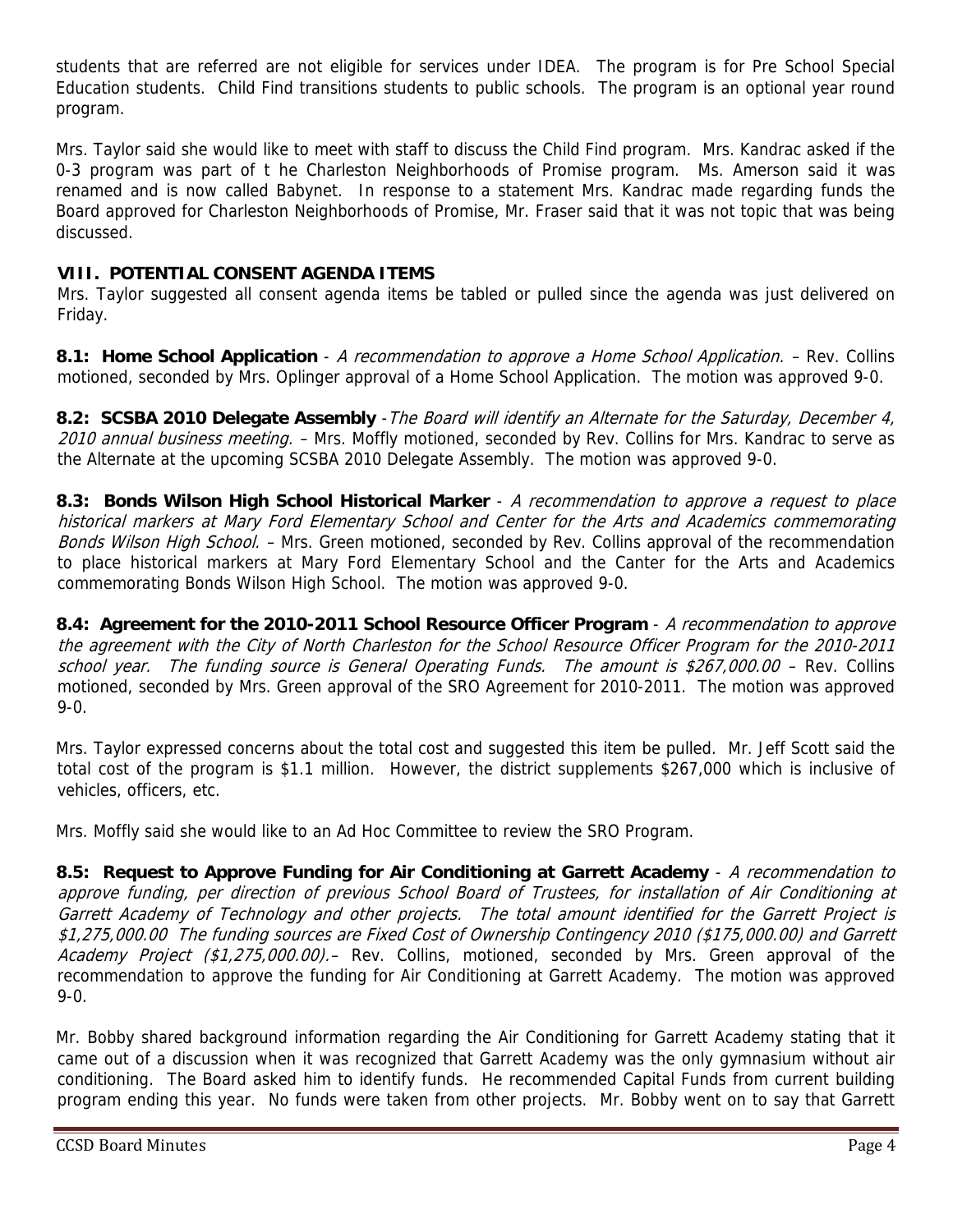has many improvement needs that have been identified over the years, to include a roof that leaks. However, the air unit will be bided on first because it's the priority project. Also, in response to Mrs. Coats question about how projects would be funded if the sales tax was not approved, Mr. Bobby replied 8% Bond Cap funds.

Mrs. Taylor said she would like to see an expansion of technical schools in the District. She also asked questions about the size of the gym and the number of BTUs. Mr. Bobby also responded to questions regarding left-over funds. Mr. Bobby said staff tries to bring projects at or below amount allocated and if funds are left-over from the Garrett project, it will be recycled.

Mr. Bobby responded to Mrs. Kandrac's question about black mold in the science lab at Garrett indicating that some work has been done. The district's Environmental Officer, Mr. Keith Brown, will assess the mold problem and determine if it needs to be contracted out.

**8.6: Approval Request to Transfer EIA Categorical Funds** - A request to transfer \$1,526,147.69 EIA Categorical Funds under Joint Resolution H.4299 and Provisos 1.43, 1.50 and A. 23 for fiscal year 2010-11. – Rev. Collins motioned, seconded by Mrs. Green, approval of the recommendation to approve the request to transfer EIA Categorical Funds. The motion was approved 9-0.

Mr. Bobby presented information on the Flexibility Proviso as follows. He said using the proviso which was passed, protects funds going forward. The \$1.5 million from carryover and funds received late from the state. He is just asking to hold funds in Special Revenue fund 381 to use later. CCSD and other districts have Title I, IDEA, and Stabilization Funds which will cease.

What are Technical Assistance (TA) and Palmetto Priority School (PPS) funds? Answer: EIA /state funding for schools not meeting the required academic performance standards.

- FY 2009 combined funding allocation (2<sup>nd</sup> preceding year) was: \$7.5M the Board approved flexing carryover funds of \$657,000. 38 schools (Board of Trustees approved 1/25/2010 and the first time the Proviso was accessed by District)
- **FY 2010** combined funding allocation (prior year) was: \$6.1M we are asking to "flex" prior year carryover balances, or \$719,000. 35 schools
- **FY 2011** combined funding allocation (current year) is: \$4.5M we are asking to "flex" additional monies that were allocated from the state – after the local budget process was already completed, \$809,000. 33 schools
- **FY 2011** GOF resources (over and above formulae) to provide staffing to these specific schools: \$2,986,787. 17 schools or approximately \$175K each

Mrs. Bohn Coats asked why funds weren't used. Mr. Bobby said because the state released funds after the school year had begun. He mentioned Technical Assistance funds for Palmetto Priority Schools and the \$3 million used from the district's General Operating Fund to support those schools. He concluded, had the state given the funds up front, the district wouldn't have used GO funds. However, it was necessary to have staff in place before the funds were received.

**8.7: November 22, 2010 Board Meeting (Kandrac, Collins, Ravenel & Toler)** - The Board will discuss the November 22, 2010 Board meeting date. – Mrs. Kandrac moved, seconded by Rev. Collins the November  $22<sup>nd</sup>$  Board meeting date be changed to November  $29<sup>th</sup>$ . The motion was approved 9-0.

## **IX. Executive Session**

At 7:00 p.m., Mrs. Green moved, seconded by Rev. Collins to convene into Executive Session to discuss agenda items listed below. The motion was unanimously approved.